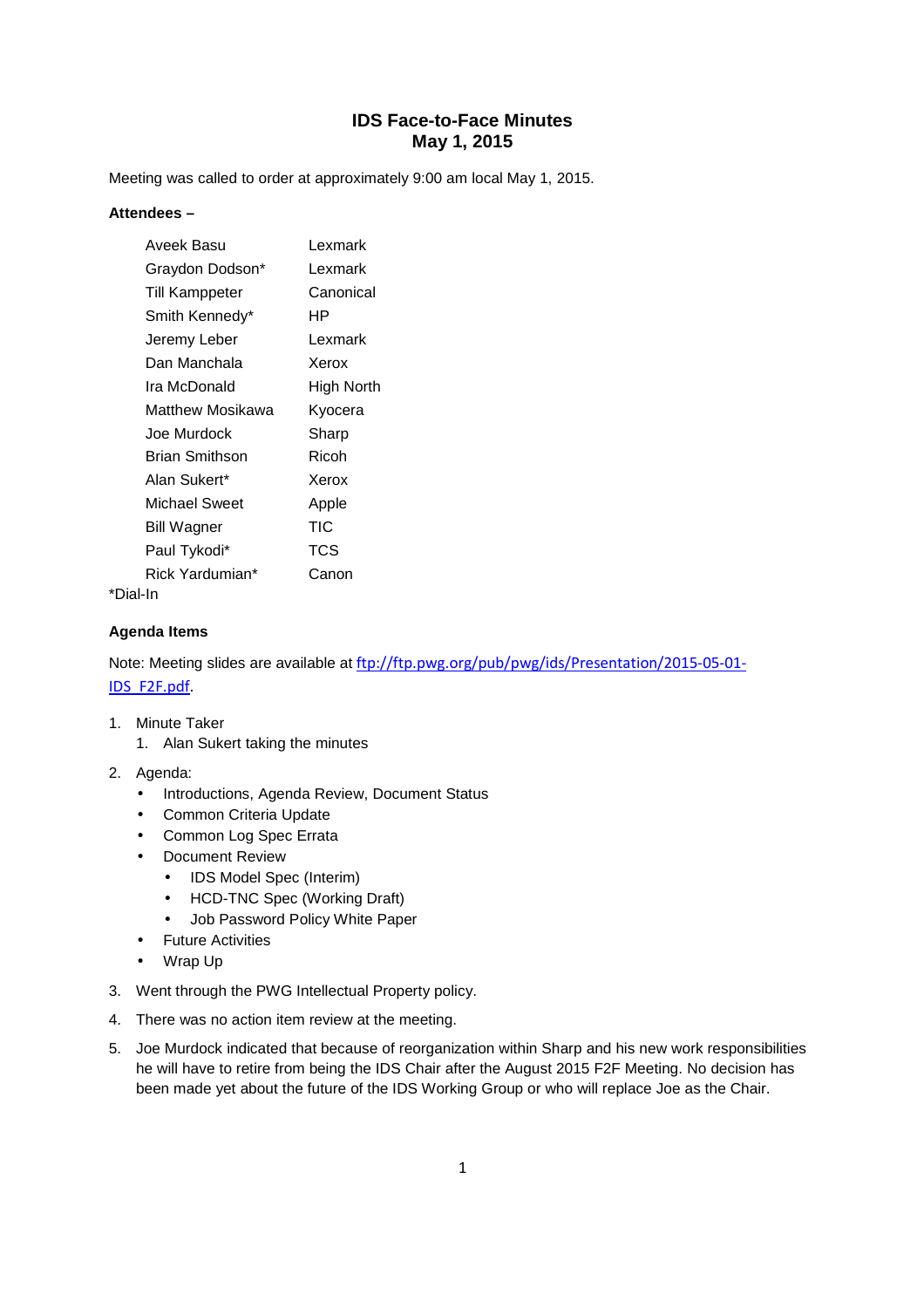- 6. Brian Smithson reviewed the latest status of the new HCD Protection Profile (PP) Technical Committee (TC). Slides are available at ftp://ftp.pwg.org/pub/pwg/ids/Presentation/2015-04-30- IDS-F2F-MFP-PP-TC-Status.pdf. The key comments were:
	- Was a TC Meeting in Australia a week ago where many issues, especially ones dealing with access control, were resolved.
	- It was mentioned that NDPP is being turned into a collaborative PP (cPP), and that the TC should look at the new Network Device cPP to see if there is anything that needs to be pulled into the HCD PP. I suspect that will not happen for this initial version of the PP, but may occur as the HCD PP is turned into a cPP.
	- It looks like activity on creating an HCD cPP will be sponsored by Japan and Korea and may kickoff this summer.
	- There are still about 100 comments against the PP that are still open and need to be resolved.
	- Plan is to issue the final draft in mid-May and then have a short comment period. If there are not too many comments against the final draft the HCD PP will be issued and approved by the end of June; if there are many comments against the final draft then will likely need another final draft sometime after June.
	- Next International Common Criteria Conference will be Sep 22-24 in London; next CCUF-CCDB Workshop will be Sep 16-18 & 21 in London before the ICCC.
- 7. Common Log Spec Errata
	- This is an update to the conformance language to clarify what should be done when parameters are not applicable. This update came about because of comments to the spec submitted to Mike Sweet by an engineer from Xerox. The errata will also fix a format error.
	- Will use the PWG "Errata Process" to issue the updated spec with a 'Call for Objections' only.
	- AI: Mike Sweet to produce a new stable draft of the Common Log spec with the errata update.
- 8. Document Review
	- Changes to the HCD-TNC spec for review were available at http://ftp.pwg.org/pub/pwg/ids/wd/wd-idstnc10-20150419-rev.pdf. Ira indicated this was a revision to delete Appendix A because it was outdated and to address inclusion of PA subtypes into the various attributes.

Before the actual review took place there was a discussion of prototyping of this spec. Prototyping is required, but if we cannot get someone to prototype this spec may have to stay as a 'Prototype Draft'. Ira indicated that there was a possibility he might be able to get someone to prototype the spec this year; we would then revisit the spec after the prototyping was done. The idea was suggested that we might be able to get the PWG to fund a graduate student or a  $3<sup>rd</sup>$ party to do the prototyping.

AI: Ira is to use his TCG connections to explore prototyping of the HCD-TNC spec using open source software.

Review Comments presented at the meeting were:

a. Section 5.1.1, Line 713: Add a paragraph on how to use PA subtypes (there was a discussion on use of natural language to be used to set PA subtypes).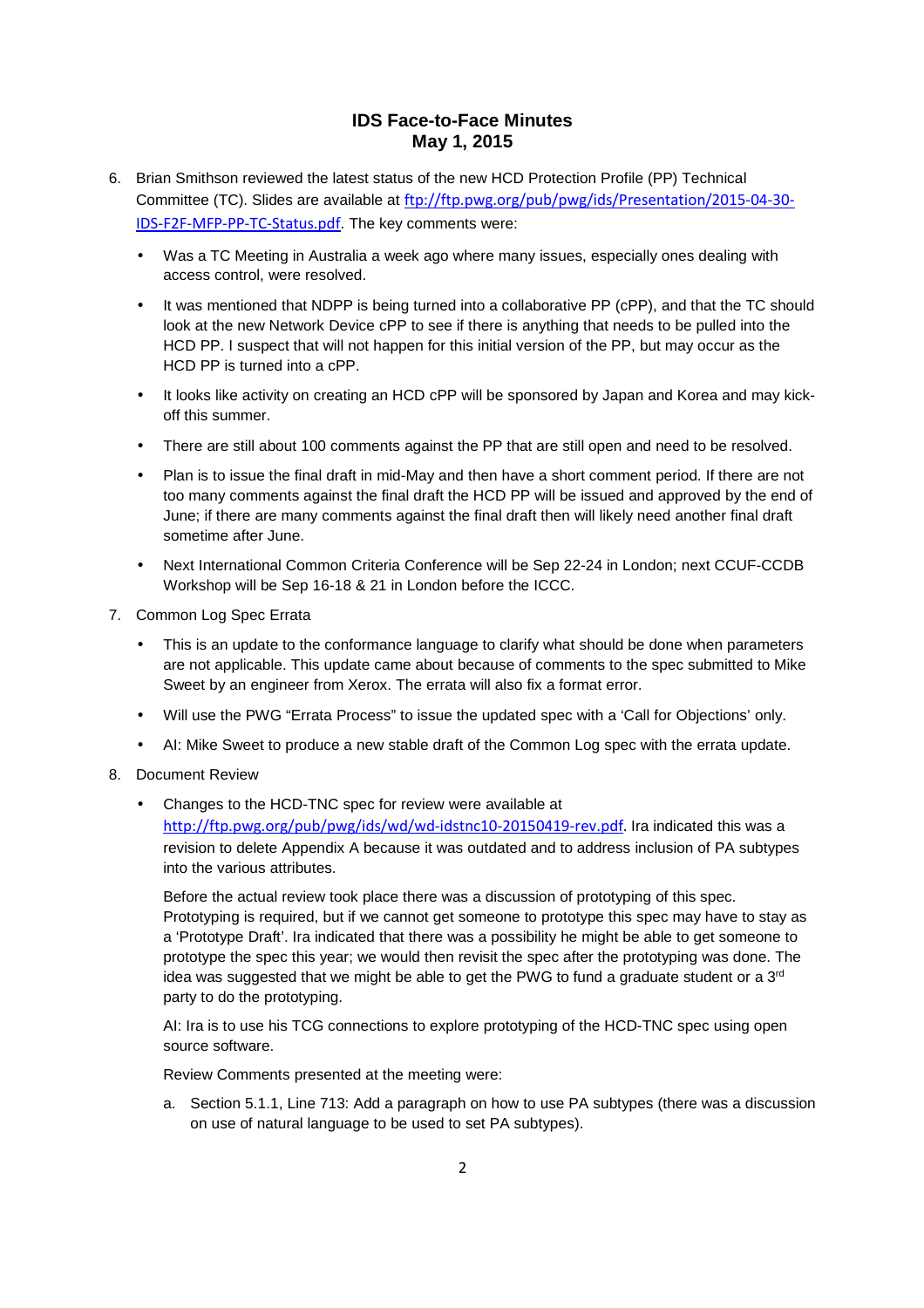- b. Line 713: Add a reference to IANA registry for PA subtype values.
- c. There was a discussion on defining vendor-specific PA subtypes for applications, and on defining additional PA subtypes to address attributes that are not real OS functions with IANA and then reference them in the HCD-TNC spec.
- d. Ira indicated that he would write a new Appendix A for the HCD-TNC spec when the TCG gets to a published draft of its applicable spec.
- IDS-Model spec for review was available at ftp://ftp.pwg.org/pub/pwg/ids/wd/wd-ids-model10- 20150429-rev.pdf. Joe indicated this was a revision to address comments from the last F2F.

Review Comments presented at the meeting were:

- a. Line 297: Update the definition of 'Actor' so it is not just an initiator.
- b. Line 305: Update the definition of 'Delegated Resource' to reflect the comments at this IDS F2F Meeting.
- c. Line 309: Update the definition of 'endpoint' to reflect the PWG comments presented at the other F2F sessions.
- d. Line 314: Capitalize 'endpoint'.
- e. Line 315: Update the definition of 'executable imaging resource' to reflect the comments at this IDS F2F Meeting.
- f. General: In the definitions this spec should reference, whenever possible, other SM specs.
- g. Line 326: Update the definition of 'imaging resource' to reflect the comments at this IDS F2F Meeting.
- h. Line 348: Update the definition of 'security attribute' to reflect the comments at this IDS F2F Meeting.
- i. Line 452: Add 'Imaging' where appropriate.
- j. Line 495: 'buy' should be 'by'.
- k. Line 510: Reword the sentence to make it clearer and to reflect the comments at this IDS F2F Meeting.
- l. Section 4.5.1: In the table use the term 'User' instead of 'Actor'.
- m. Section 4.5.1: Revise the definitions of 'local user' and 'remote user' to reflect the comments at this IDS F2F Meeting.
- n. Section 4.5.4: Develop a better definition of 'Transform Service'.
- o. Section 6.1: Update the comment in the spec against this section.
- p. Line 766: Finish the sentence/paragraph on this line.
- q. Section 6.1.3: Update the diagram in Figure 12.
- r. Line 909: Correct the title of [IEEE2600.1-2009].
- s. Define what a "security chain" is.